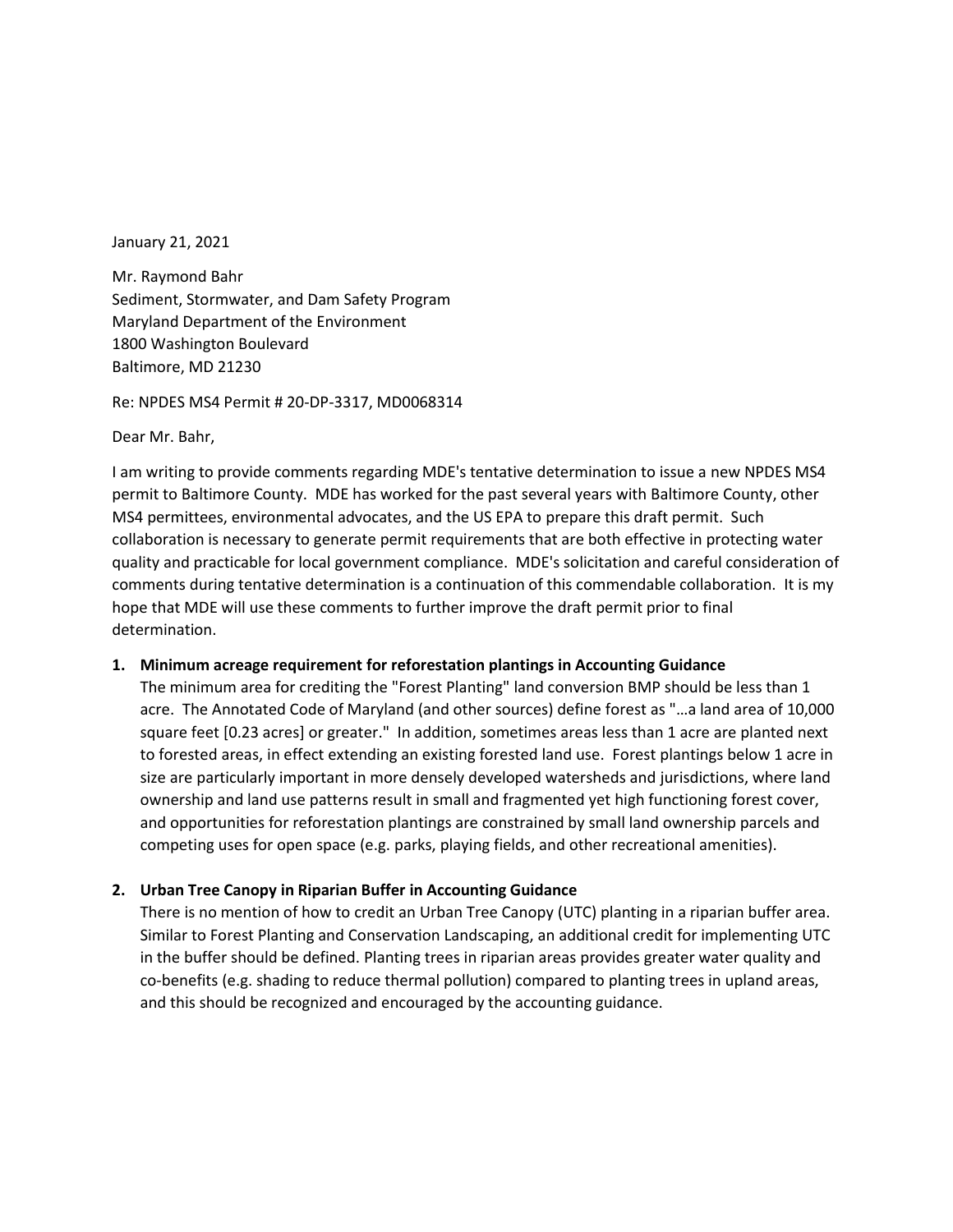### **3. Maximum permit term credit for elimination of discharges from grey infrastructure in Accounting Guidance: calculation error**

The calculation of maximum cumulative EIA credit for the elimination of individual discharges from Grey Infrastructure is incorrect, due to an error in unit conversion. The end result is a halving of the EIA credit maximum. The calculation steps and example in the Guidance must be corrected. This can be accomplished by removing the factor of 50% (fourth bullet on page 23 of the Accounting Guidance), or by adding a factor to convert from annual rates to cumulative loads (e.g. multiply the dry weather loading rate by 10 years, as in the corrected table below). The details of this error are further described below, and a corrected Table 18 is also provided.

The calculations described on page 23 and demonstrated in Table 18 of the Accounting Guidance intend to convert annual pollution loading rates to cumulative pollution loads over a multi-year period. However, the calculations MDE prescribes fail to multiply the rates (lbs/year) by the duration (10 years), and thus the results MDE presents remain as rates and are not the cumulative loads MDE intended. The corrected Table 18 below removes this error. It is worth noting here that the same end result is obtained by applying the standard ratebased EIA calculations utilized for all the other BMPs in the Guidance, with fewer calculation steps compared to the cumulative load methods MDE chose to apply to IDDE.

|                                                                                                                                                          |                     | <b>Pollutant</b> |           |             |
|----------------------------------------------------------------------------------------------------------------------------------------------------------|---------------------|------------------|-----------|-------------|
| Parameter                                                                                                                                                | <b>Units</b>        | <b>TN</b>        | <b>TP</b> | <b>TSS</b>  |
| Statewide Turf Unit Load (pervious unit load)                                                                                                            | lbs/acre/yr         | 13.43            | 2.10      | 3,552.00    |
| <b>Total Pervious Acres in jurisdiction</b>                                                                                                              | acres               | 60,000           | 60,000    | 60,000      |
| Total Annual Pervious Load (turf unit load multiplied                                                                                                    | lbs/yr              | 805,800          | 126,000   | 213,120,000 |
| by the total pervious acres in an MS4 jurisdiction)                                                                                                      |                     |                  |           |             |
| Total Annual Dry Weather Load (20% of the pervious lbs/yr<br>load)                                                                                       |                     | 161,160          | 25,200    | 42,624,000  |
| Maximum Annual Load Attributable to Grey<br>Infrastructure (20% of the dry weather load)                                                                 | lbs/yr <sup>1</sup> | 32,232           | 5,040     | $\mathbf 0$ |
| Maximum Cumulative Load Attributable to Grey<br>Infrastructure over 10 years (annual load multiplied<br>by 10 years)                                     | Ibs                 | 322,320          | 50,400    | $\mathbf 0$ |
| Maximum Cumulative Load Attributable to Grey<br>Infrastructure over 5 year permit term (annual load<br>multiplied by 5 years)                            | <b>lbs</b>          | 161,160          | 25,200    | $\mathbf 0$ |
| <b>True Forest Delta</b>                                                                                                                                 | lbs/acre/yr         | 18.08            | 2.23      | 8,046       |
| True Forest Delta load, cumulative over 5 year<br>permit term (True Forest Delta multiplied by 5 years)                                                  | lbs/acre            | 90.40            | 11.15     | 40,230      |
| EIA of Max. Cumulative Load Attributable to Grey<br>Infrastructure over 5 year permit term (max. cum.<br>load from Grey Infra. ÷ true forest delta load) | acres               | 1,783            | 2,260     | $\mathbf 0$ |
| EIA Credit Maximum over a 5 Year Permit Term                                                                                                             | acres               |                  | 1,348     |             |
| Notes:<br>$1$ No TSS reduction is assigned to this BMP by the 2014 Grey Infrastructure Report                                                            |                     |                  |           |             |

## **Table 18. Example Calculation of the Maximum Cumulative EIA Credit for the Elimination of Individual Discharges from Grey Infrastructure**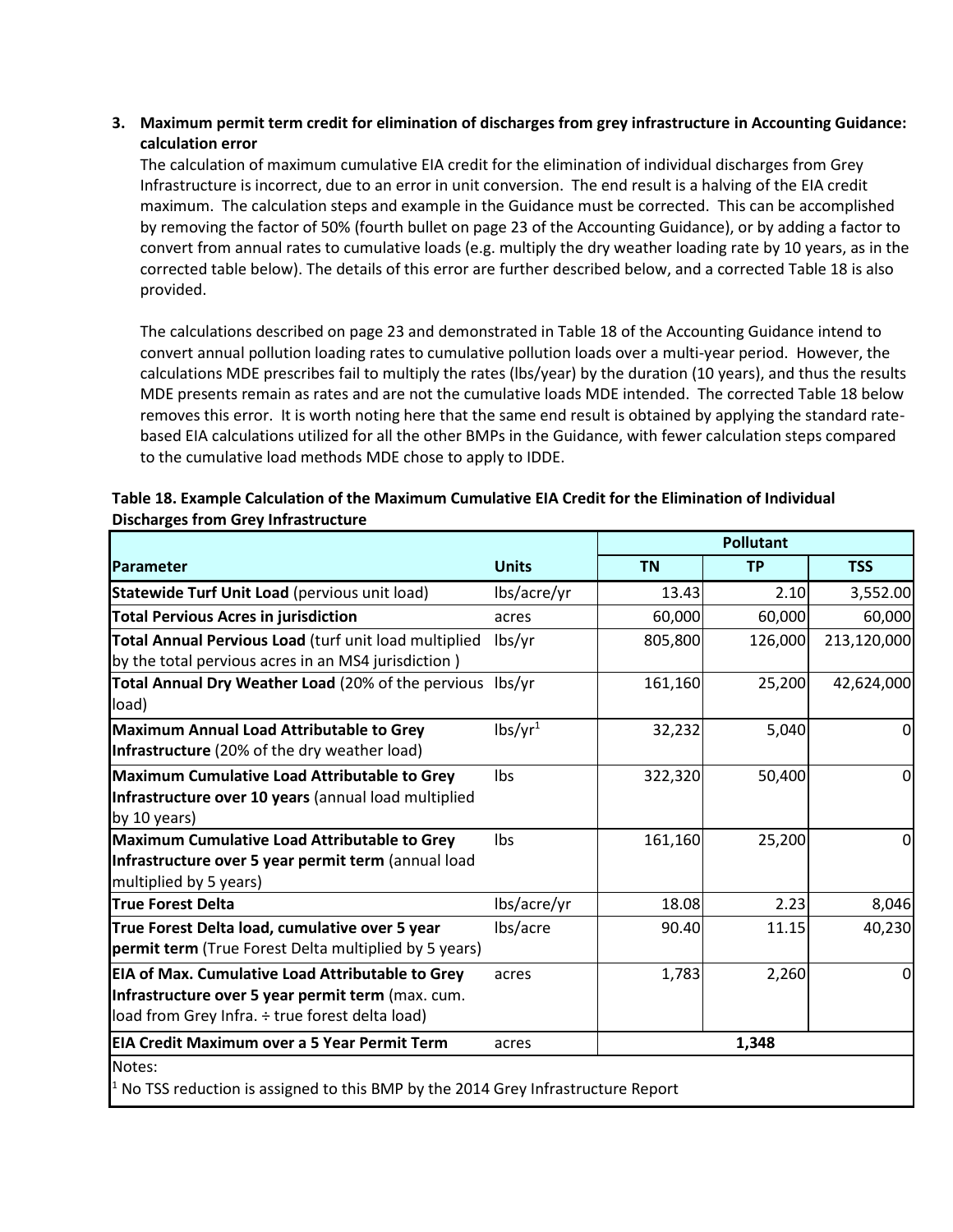**4. Maximum permit term credit for elimination of discharges from grey infrastructure in Accounting Guidance: results from field monitoring data should not be constrained by broad assumptions** IDDE pollution reductions are calculated using specific field monitoring observations taken at individual outfalls and illicit discharge locations. In contrast, MDE relies on assumptions from the expert panel report to set the maximum permit term credit for elimination of discharges from grey infrastructure (IDDE). Those assumptions were applied by the expert panel to all urban areas within the entire Chesapeake Bay watershed. It is inappropriate for specific measured quantities to be limited by such broad and general assumptions. The age and character of grey infrastructure varies dramatically among jurisdictions and across time, therefore grey infrastructure discharges are expected to vary among jurisdictions and across time. MDE should recognize this unavoidable variation, and the superiority of specific monitoring observations to generalized assumptions, by removing the maximum permit term credit. If MDE insists on retaining a maximum permit term credit for IDDE, MDE should invite permittees to propose alternative methodologies, assumptions, and data that are specific to the conditions in their MS4 jurisdiction. MDE should then give these proposals consideration, and approve them if it sees fit. Additionally, MDE should pursue research to improve the understanding of illicit discharge pollution loads and how they vary across locations and time. Such research could improve TMDL development, restoration planning, and implementation efforts by state and local governments.

#### **5. Urban Nutrient Management is missing from Accounting Guidance**

There is no mention of Urban Nutrient Management BMPs or discussion of how to apply The Fertilizer Act in the Guidance document. This BMP is an important part of the Chesapeake Bay Watershed Model and is an important driver of MS4 nutrient loadings, affecting both local nutrient TMDLs and the Bay TMDL. MDE should recognize this and provide guidance on how this BMP affects impervious surface restoration and local TMDL WLA attainment.

#### **6. Good Housekeeping Plan requirement unfairly burdens local governments**

Part IV.D.4.b of the draft permit requires the County to create and implement Good Housekeeping Plans (GHPs) at facilities where stormwater pollution risks exist but are not required to be covered by NDPES Industrial Stormwater permits. It is possible that some stormwater pollution benefit will be achieved via this requirement. However, it is notable that this requirement only applies to facilities owned by local governments and state agencies covered by MS4 permits. The conditions GHPs address also exist at privately owned facilities. Why is MDE arbitrarily singling out government facilities for this requirement? If GHPs are necessary, MDE should use their authority to also apply this requirement to the owners of all relevant privately owned facilities, and government facilities not owned by a MS4 permittee.

#### **7. Force Majeure language**

Recent events have highlighted the potential for events beyond permittee control to delay or prevent compliance with MS4 permit requirements. A record wet year in 2018 damaged BMPs and threatened many others, requiring higher than expected capital expenditures on BMP maintenance. The coronavirus pandemic has and will continue to affect state and local government budgets, and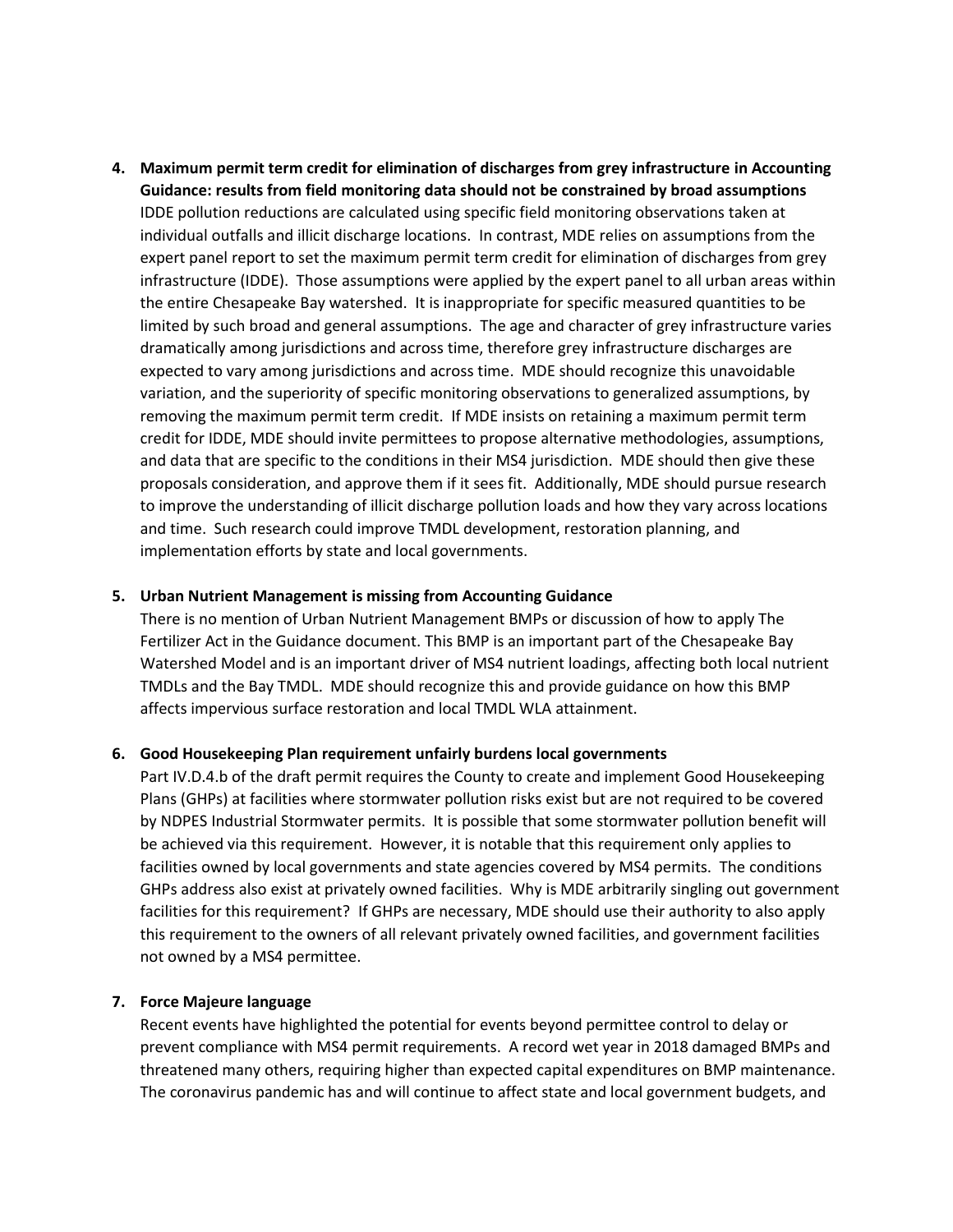may diminish fiscal capacity, upsetting the carefully executed MEP analyses and the resulting restoration requirements in the draft permit. The County requests that MDE recognize the potential impact of events beyond permittee control by adding Force Majeure language to the MS4 permit. It is our understanding that such language exists in MS4 permits issued in Virginia and approved by EPA Region 3, so precedent and acceptable language is available. Below is language from a Virginia MS4 permit, provided as an example:

"In the event the permittee is unable to meet conditions of this state permit due to circumstances beyond the permittee's control, a written explanation of the circumstances that prevented permit compliance shall be submitted to the Department in the annual report. Circumstances beyond the permittee's control may include abnormal climatic conditions; weather conditions that make certain requirements unsafe or impracticable; or unavoidable equipment failure caused by weather conditions or other conditions beyond the reasonable control of the permittee (operator error and failure to properly maintain equipment are not conditions beyond the control of the permittee). The failure to provide adequate program funding, staffing or equipment maintenance shall not be an acceptable explanation for failure to meet permit conditions. The Board will determine, at its sole discretion, whether the reported information will result in an enforcement action. In addition, the permittee must report noncompliance which may adversely affect surface waters or endanger public health in accordance with Part 11.1."

#### **8. Trading with wastewater sector is inappropriately restricted**

Baltimore County intends to meet all permit requirements without relying on trading with waste water treatment plants (WWTP). However, this option is an important BMP that the County may turn to as an adaptive management action should the County fall behind on restoration requirements. Trading with WWTPs is particularly relevant to the impervious surface restoration requirement, which is designed to help the State meet the Chesapeake Bay TMDL: many WWTPs discharge directly to the tidal waters of the Bay, and pollution reductions at WWTP are therefore a good fit for the MS4 permit impervious restoration requirement. Moreover, in the Baltimore region, MS4 restoration is funded the same tax and rate payers who fund the WWTPs. If the investments and actions of local government, residents, and businesses result in over-performance at WWTPs, that over-performance should be available to meet MS4 requirements, without limit.

#### **9. Impact of Maryland's baseline programs on TMDL progress**

Part VI of the permit appears to require Baltimore County to include in its annual Countywide Stormwater TMDL Implementation Plan a numerical accounting for pollution load changes from new development, including the impact of statewide development regulations on those load changes. This would be a major new technical undertaking, one for which MDE has provided no guidance or standards to MS4 permittees. MDE has also not explained the need for this new requirement. It is therefore premature to require permittees to submit an annual numerical accounting. The permit language should be revised to provide the permittees and MDE with greater flexibility, at least until the technical details, guidance, and standards have been resolved. One way to achieve this is to replace the final sentence of Part VI with "<permittee> shall include a brief written analysis of the impacts of these programs each year when it updates its Countywide Stormwater TMDL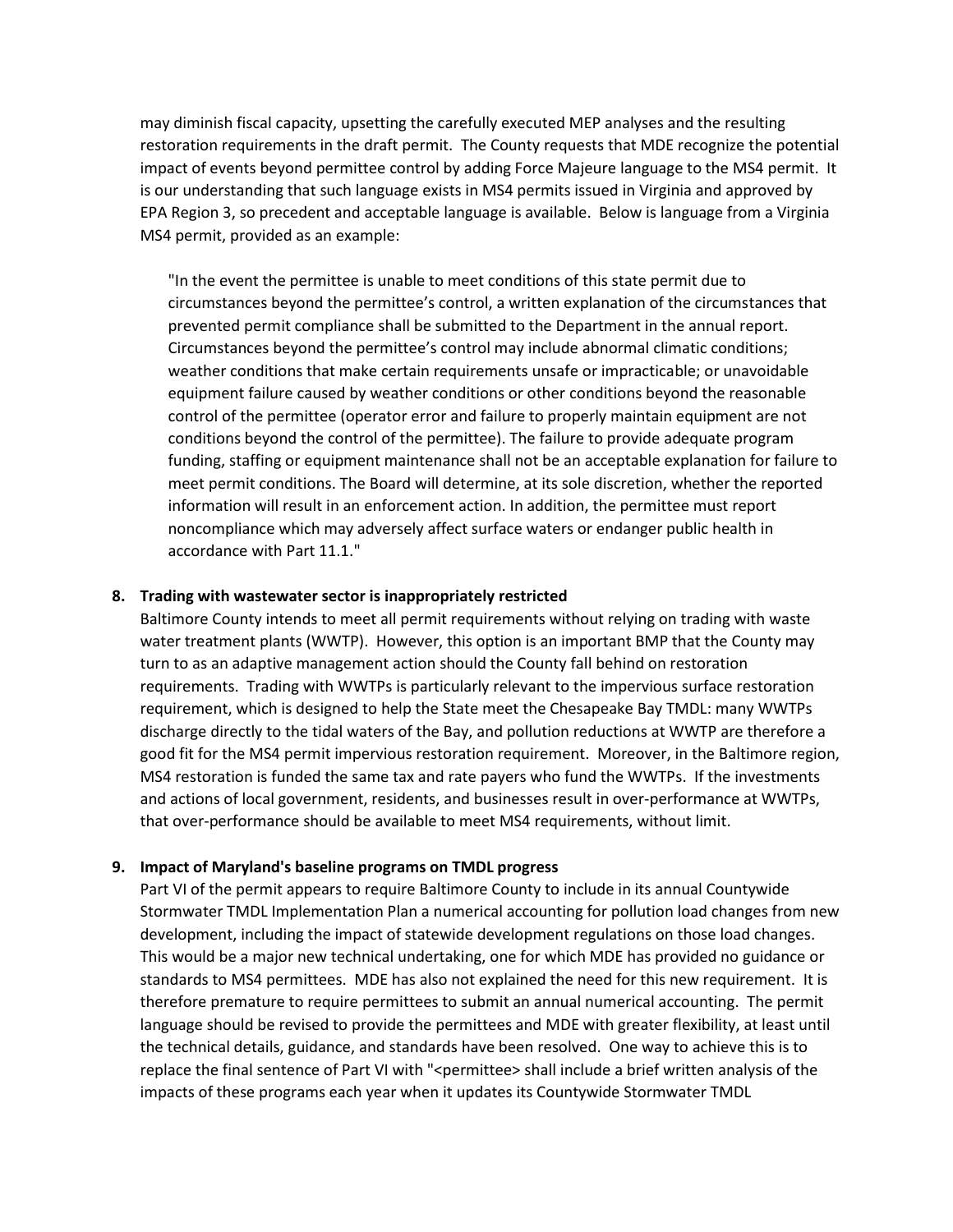Implementation Plan as stipulated in Part IV.F.3.b of this permit." MDE should meet with MS4 permittees to explain this new requirement, and to discuss what MS4 permittees can and should report regarding new development and the impacts of state development regulations.

#### **10. Countywide TMDL Implementation Plan should not apply to Chesapeake Bay TMDL WLAs**

Section IV.F should be revised to clarify that Chesapeake Bay TMDL WLAs assigned to MS4 permittees and listed in Appendix A are not subject to the requirements of section IV.F. The County understands that the Chesapeake Bay TMDL WLAs listed in Appendix A do not require MS4 permittee stormwater implementation plans, because the State's Phase III WIP and the impervious restoration requirement in the MS4 permits are the strategy and current implementation plan for progress towards those WLAs during this permit term. MDE staff have confirmed the County's understanding. For the Chesapeake Bay TMDL WLAs, the intentions of section IV.F are met by the State's Phase III WIP, and by MS4 permittee's annual reports, Appendix B updates, and the biennial Financial Assurance Plans. Additional accounting is unnecessary, will take County resources away from necessary work, and clutter reports with extraneous information.

## **11. Public outreach requirements should not apply to annual updates of Countywide TMDL Stormwater Implementation Plan**

The current language could be interpreted to mean that the public outreach requirements for TMDL Stormwater Implementation Plans (section IV.F.4. a-e) apply to the annual updates to the Countywide TMDL Stormwater Implementation Plan (section IV.F.3.). Should the public outreach requirements apply to the annual updates to the Countywide TMDL Stormwater Implementation Plan, MS4 permittees will have to notify interested parties, distribute materials, hold a minimum 30 day public comment period, and document how all relevant comments were addressed before finalizing each year's NPDES MS4 annual report. We expect this will require at least three months of time each year, and will consume substantial amounts of County staff time that would be otherwise used for urban stormwater restoration and other MS4 permit compliance efforts. It could make the annual reporting timeline infeasible. I understand that this was not MDE's intention. Please revise the permit language to avoid this interpretation.

## **12. Correct modifications by MDE to MEP impervious restoration**

During MDE's review of the County's MEP analysis, MDE identified additional restoration progress it believed the County could provide during the permit term. MDE explained the details of this additional restoration progress to County staff. The County agrees with the principles behind the revisions, but has concerns about errors in some of the specific quantities. Due to these concerns, the County asks MDE to reduce the impervious restoration requirement by 407 acres. The details of the errors are explained below:

12.1. The fact sheet states "BMP Portfolio that proposed 2,451 impervious acres." Review of the data and calculations, updated to reflect MDE's June 2020 guidance and recent quality control of BMP databases, show that this quantity should now be 2,156 acres, or 295 acres less. Baltimore County's MEP restoration portfolio proposed 2,084 acres. In April 2020, MDE, with County staff assistance, identified 366.7 acres of additional restoration that was not included in the MEP restoration portfolio. These 366.7 additional acres were completed during the second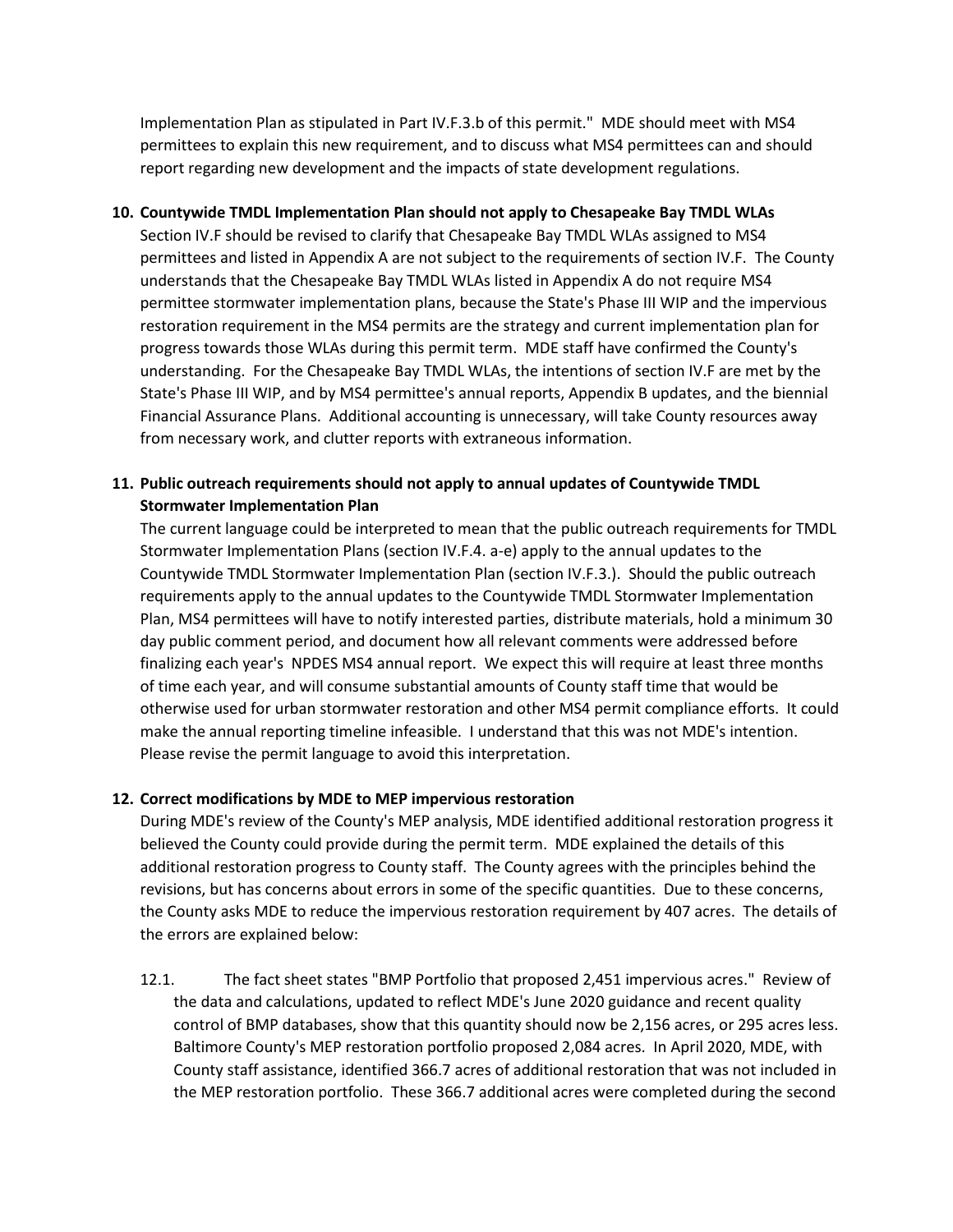half of FY2019, after the expiration of the prior permit. Adding this additional impervious surface restoration progress to the restoration portfolio returns 2,451 acres (2,084 + 367), the number stated in the fact sheet. Since issuing the 2019 MS4 annual report in December 2019, County staff have recalculated the second-half FY2019 impervious restoration credits to match MDE's June 2020 guidance document, and performed routine quality control on BMP databases. The quantity of impervious restoration completed during the second-half FY2019 and not included in the restoration portfolio is now known to be 71.6 acres (down from 366.7 acres), and the 2,451 acres from the fact sheet should be revised to 2,156 acres (2,084 + 72). This is 295 acres less than the number presented in MDE's fact sheet, and used by MDE to arrive at the 2,696 impervious surface restoration requirement. The County asks that MDE reduce the impervious restoration requirement by 295 acres, to accurately reflect the County's maximum extent practicable restoration capacity.

12.2. As described in the fact sheet, MDE added additional impervious restoration, beyond what was in the County's restoration portfolio and second half of FY2019. MDE staff have explained the additions to County staff. The County is concerned about the additional credit added for stream restoration projects. MDE assumed that all stream restoration projects in the portfolio using the default rate would switch to use the expert panel protocols prior to construction. This is true for most such projects, but four of the projects in the restoration portfolio were designed prior to the expert panel protocols and will use the default rate. MDE assumed that applying the protocols to these four projects would add 112 acres of impervious restoration. This assumption is incorrect, and the four projects will not have an increase in credit beyond the default rate presented in the MEP portfolio. The County asks that MDE reduce the impervious restoration requirement by 112 acres, to accurately reflect the nature of those four projects.

#### **13. Appendix B revision**

As indicated in Part IV.E.4, the County may replace individual practices listed in Appendix B as long as the total restoration at the end of the year meets the implementation benchmark. The County has revised Appendix B (attached), and requests that MDE use the revised appendix in the final permit.

#### **14. MEP is the appropriate way to set aggressive yet attainable restoration requirements**

MDE's use of Maximum Extent Practicable (MEP) analysis to set the impervious surface restoration requirement in this permit is appropriate and laudable. Restoration opportunities and fiscal capacities vary among local governments and over time. MDE's use of MEP analysis prudently accounts for this simple and important truth. When restoration requirements are set without consideration of MEP, it is expected that some permits will be too aggressive and unattainable, resulting in unproductive expenditures of time and funds on enforcement actions. Likewise, some other permits will not be aggressive enough, risking a needlessly slow pace of water quality restoration. The MEP analysis, completed by Baltimore County at MDE's request and reviewed by MDE staff, ensures the restoration requirement is sufficiently aggressive to maximize the rate of water quality restoration, without exceeding the County's capacity to implement restoration projects during the permit term.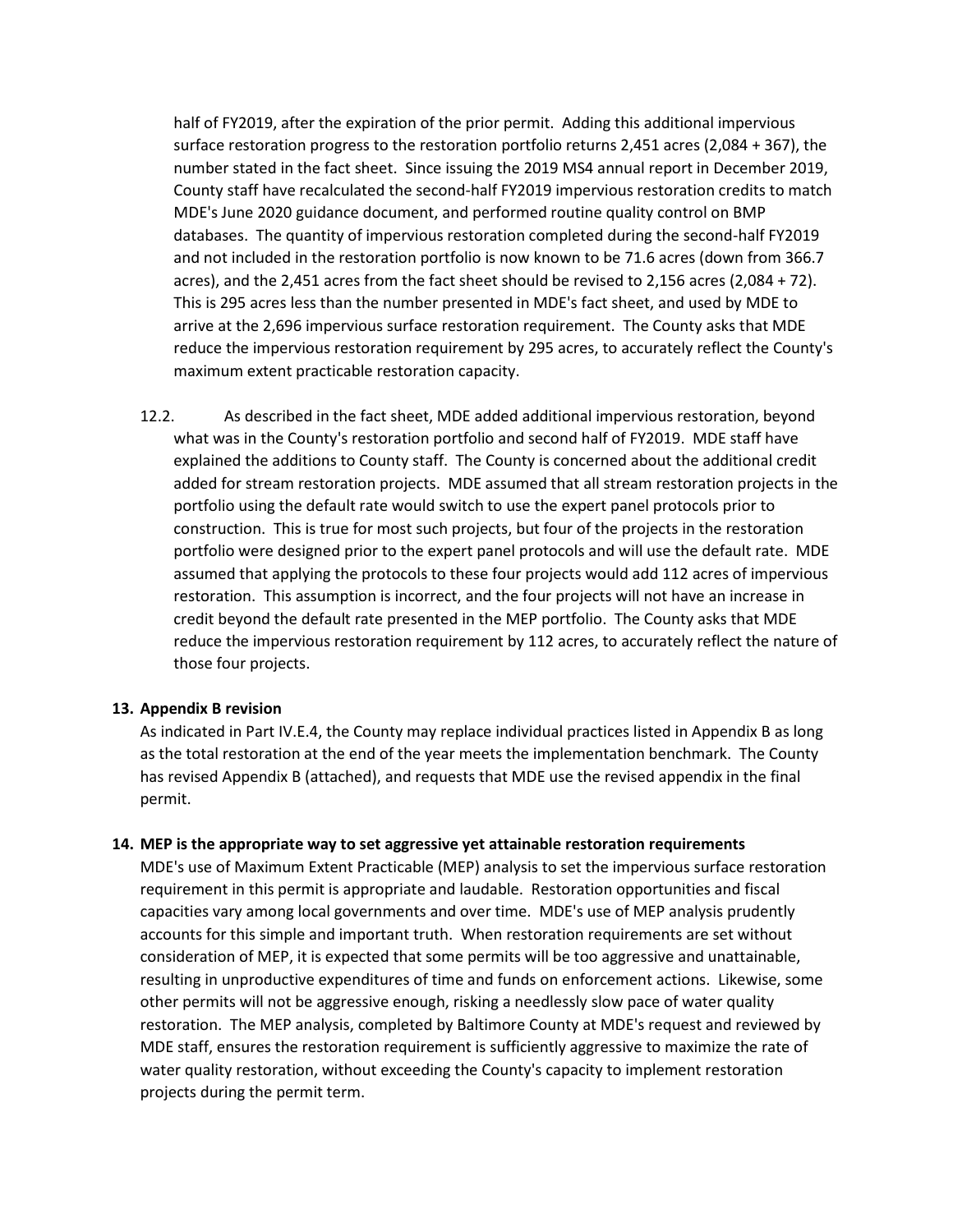Thank you for your continued efforts on this draft MS4 permit. Please give these constructive comments full consideration before proceeding with the next steps in permit issuance. I am available to discuss any questions you may about any of these comments.

Sincerely,

Robert Hirsch Manager, Watershed Management and Monitoring Section Baltimore County Department of Environmental Protection and Sustainability

CC: Lee Currey, David Lykens, Brady Locher, William Merrey, Kevin Brittingham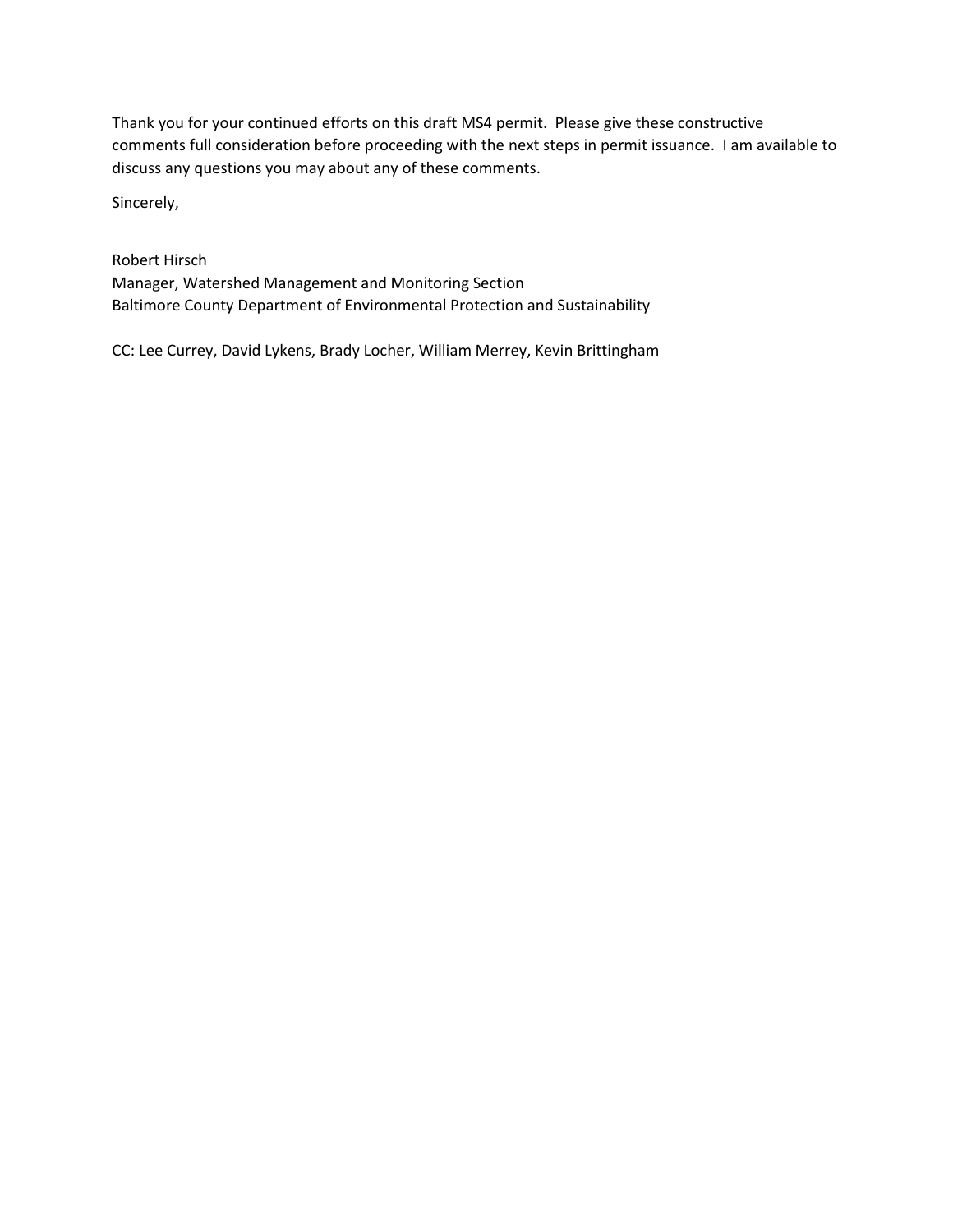# **Appendix B**

## **Year 1 BMP Portfolio – New and Replacement BMPs**

| <b>BMP NAME</b>                                                  | <b>BMP</b><br>TYPE <sup>1</sup> | <b>NUMBER</b><br>of BMPs | <b>IMPERVIOUS</b><br><b>ACRES</b><br>TREATED <sup>3</sup> | <b>LENGTH RESTORED</b><br>(feet)<br>LANE MILES (miles)/ |  |
|------------------------------------------------------------------|---------------------------------|--------------------------|-----------------------------------------------------------|---------------------------------------------------------|--|
|                                                                  |                                 |                          |                                                           | <b>MASS LOADING (lbs)<sup>3</sup></b>                   |  |
| <b>Obligations from Previous Permit That Must Be Continued</b>   |                                 |                          |                                                           |                                                         |  |
| <b>Annual BMPs<sup>2</sup></b>                                   |                                 |                          |                                                           |                                                         |  |
| <b>Catch Basin Cleaning</b>                                      | <b>CBC</b>                      | 76                       | 12.99                                                     | 100,596                                                 |  |
| Septic System Pumping                                            | <b>SEPP</b>                     | 1,826                    | 36.50                                                     | N/A                                                     |  |
| <b>Capital Projects (Proposed to Replace Annual Obligations)</b> |                                 |                          |                                                           |                                                         |  |
| <b>Shallow Marsh</b>                                             | <b>WSHW</b>                     |                          | 42.82                                                     | N/A                                                     |  |
| <b>Stream Restoration</b>                                        | <b>STRE</b>                     |                          | 408.34                                                    | 11,453                                                  |  |
| Planting Trees/Forestation on Pervious<br>Urban                  | <b>FPU</b>                      |                          | 14.18                                                     | N/A                                                     |  |
| Other                                                            | <b>RFP</b>                      |                          | 1.82                                                      | N/A                                                     |  |
| Proposed Restoration for Year 1 of the Reissued Permit           |                                 |                          |                                                           |                                                         |  |
| <b>Capital Projects</b>                                          |                                 |                          |                                                           |                                                         |  |
| RSTTBD0002                                                       | <b>WSHW</b>                     | 6                        | 21.20                                                     | N/A                                                     |  |
| RSTTBD0003                                                       | <b>WSHW</b>                     | 5                        | 17.60                                                     | N/A                                                     |  |
| ALN000159                                                        | OUT                             | $\mathbf{1}$             | 35.92                                                     | 303                                                     |  |
| ALN000068                                                        | <b>STRE</b>                     | $\mathbf{1}$             | 69.52                                                     | 3,320                                                   |  |
| ALN000147                                                        | <b>STRE</b>                     | $\mathbf{1}$             | 72.42                                                     | 3,386                                                   |  |
| ALN000054                                                        | <b>STRE</b>                     | $\mathbf{1}$             | 160.00                                                    | 8,000                                                   |  |
| ALN000062                                                        | <b>STRE</b>                     | $\mathbf{1}$             | 149.50                                                    | 7,475                                                   |  |
| ALN000046                                                        | <b>STRE</b>                     | $\mathbf{1}$             | 90.26                                                     | 4,513                                                   |  |
| ALN000118                                                        | <b>STRE</b>                     | $\mathbf{1}$             | 10.10                                                     | 505                                                     |  |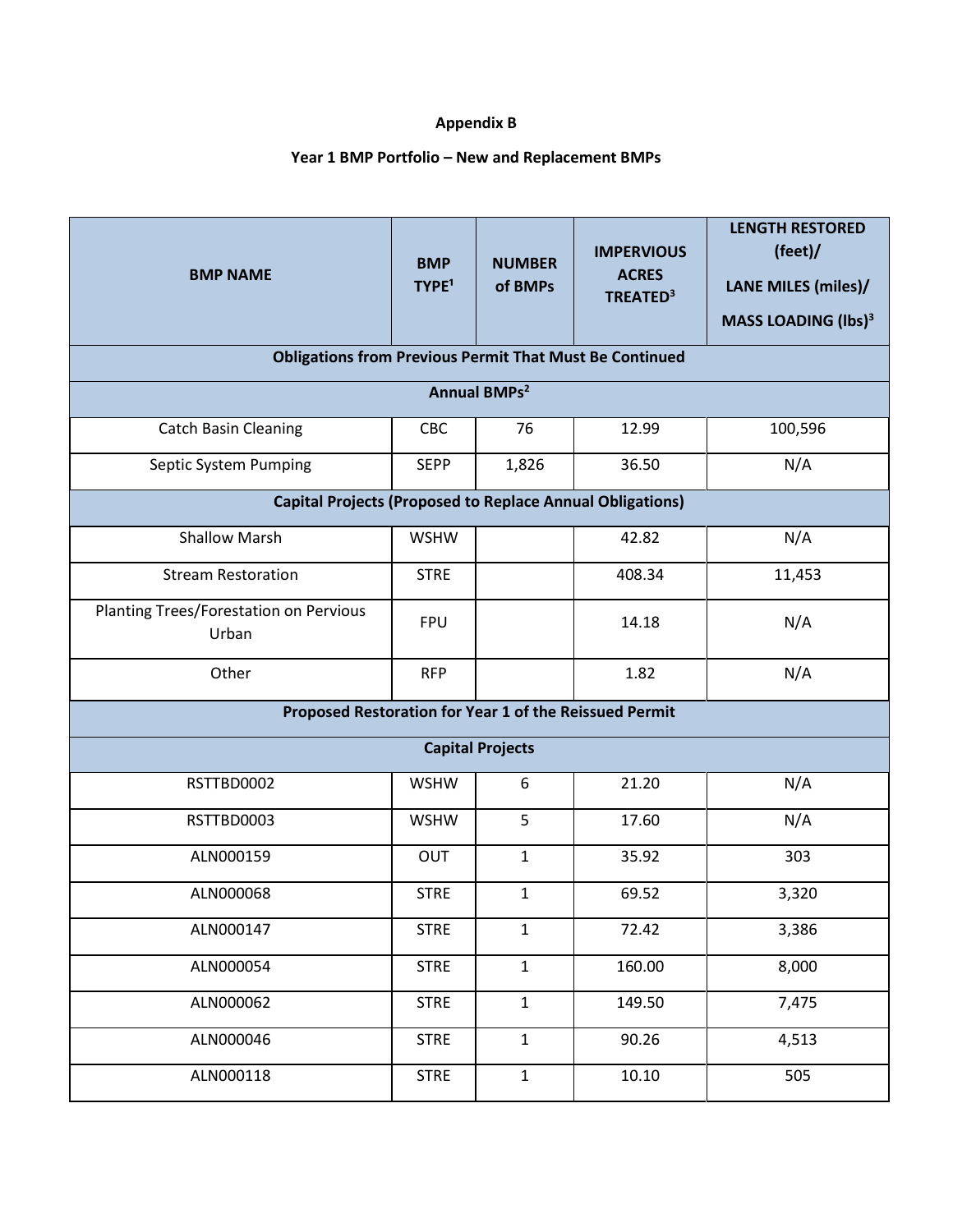| ALN000119 | <b>STRE</b> | $\mathbf{1}$ | 2.60     | 130   |
|-----------|-------------|--------------|----------|-------|
| ALN000111 | <b>STRE</b> | $\mathbf{1}$ | 81.46    | 6,300 |
| APY014833 | <b>FPU</b>  | $\mathbf 1$  | 9.00     | N/A   |
| APY014833 | <b>FPU</b>  | $\mathbf 1$  | 0.00     | N/A   |
| APY013813 | <b>FPU</b>  | $\mathbf 1$  | 0.61     | N/A   |
| APY014832 | <b>FPU</b>  | $\mathbf 1$  | 11.00    | N/A   |
| APY013921 | <b>FPU</b>  | $\mathbf 1$  | 6.60     | N/A   |
| APY014830 | <b>UTC</b>  | $\mathbf 1$  | 0.18     | N/A   |
| APY013922 | <b>FPU</b>  | $\mathbf{1}$ | 1.91     | N/A   |
| APYTBD001 | <b>FPU</b>  | $\mathbf 1$  | 1.10     | N/A   |
| APYTBD002 | <b>FPU</b>  | $\mathbf{1}$ | 1.10     | N/A   |
| APYTBD003 | <b>UTC</b>  | $\mathbf 1$  | 0.42     | N/A   |
| APY001314 | <b>RFP</b>  | $\mathbf 1$  | 2.75     | N/A   |
| APY001314 | <b>FPU</b>  | $\mathbf{1}$ | 2.75     | N/A   |
| APY014831 | <b>FPU</b>  | $\mathbf{1}$ | $1.11\,$ | N/A   |
| APYTBD004 | <b>UTC</b>  | 6,000        | 16.80    | N/A   |
| APYTBD005 | <b>UTC</b>  | $\mathbf 1$  | 0.59     | N/A   |
| APYTBD006 | <b>UTC</b>  | $\mathbf 1$  | 0.34     | N/A   |
| APYTBD007 | <b>UTC</b>  | $\mathbf{1}$ | 0.17     | N/A   |
| APYTBD008 | <b>UTC</b>  | $\mathbf{1}$ | 0.13     | N/A   |
| APYTBD009 | <b>UTC</b>  | $\mathbf{1}$ | 0.08     | N/A   |
| APYTBD010 | <b>UTC</b>  | $\mathbf{1}$ | 0.20     | N/A   |
| APYTBD011 | <b>UTC</b>  | $\mathbf{1}$ | 0.23     | N/A   |
| APYTBD012 | <b>UTC</b>  | $\mathbf{1}$ | 0.18     | N/A   |
| APYTBD013 | <b>UTC</b>  | $\mathbf{1}$ | 0.38     | N/A   |
| APYTBD014 | <b>RFP</b>  | $\mathbf{1}$ | 1.69     | N/A   |
| APYTBD015 | <b>FPU</b>  | $\mathbf{1}$ | 1.43     | N/A   |